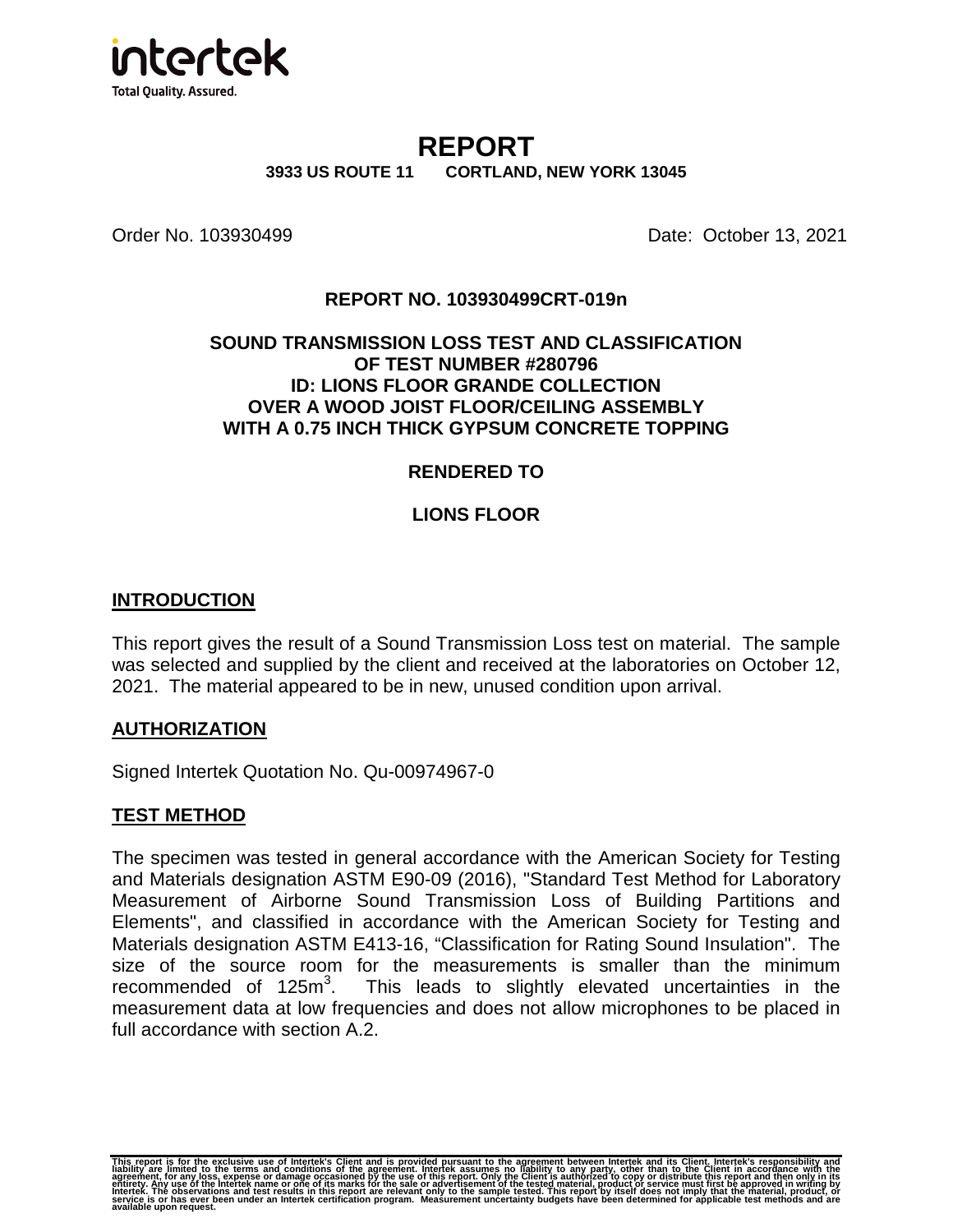

**Total Quality. Assured.** 

# **GENERAL**

The sound-insulating property of a partition element is expressed in terms of the sound transmission loss. The procedure for determining this quantity is to mount (and perimeter seal) the test specimen as a partition between two reverberation rooms. Sound is introduced in one of the rooms (the source room) and measurements are made of the noise reduction between source room and receiving room. The rooms are so arranged and constructed that the only significant sound transmission between them is through the test specimen.

The purpose of the Sound Transmission Class (STC) is to provide a single figure rating that can be used for comparing the sound-insulating properties of partition elements used for general building design purposes. The higher the rating (STC) the greater the sound insulating properties of the partition.

# **DESCRIPTION OF THE FLOOR/CEILING ASSEMBLY**

The test floor is a 100 sq. ft. opening that forms the horizontal separation of the two rooms, one directly above the other. The materials used in the assembly from top to bottom are:

- 0.75 inch thick Gypsum Concrete
- ¾ inch thick tongue & groove OSB decking (glued and screwed)
- 18 inch high Open Web Trusses (spaced 24 inches on center)
- 3.5 inch, unfaced insulation installed at the top of the cavities
- Dietrich RC Deluxe Resilient Channels (spaced 16 inches on center) fastened at every intersection
- One layer of 5/8 inch thick Type C Gypsum Board (taped and finished with compound)

# **DESCRIPTION OF TEST SPECIMEN**

The test specimen consisted of Test Number #280796 ID: Lions Floor Grande Collection. The self-locking flooring planks with resilient backing measured 180 mm wide by 1220 mm long by 6 mm thick and weighed 1.65 lbs./ft<sup>2</sup>.



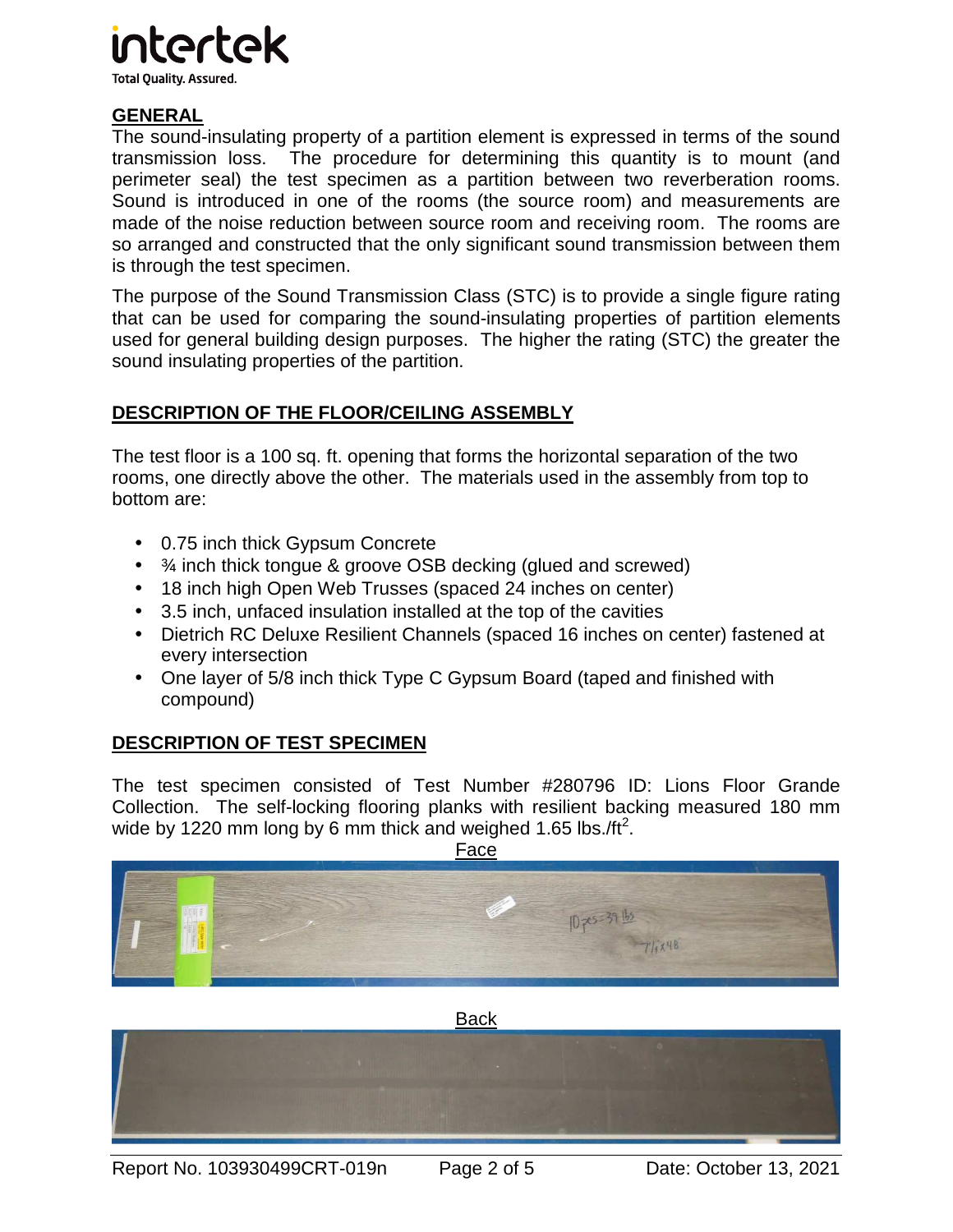

### **TEST NUMBER #280796 ID: LIONS FLOOR GRANDE COLLECTION OVER A WOOD JOIST FLOOR/CEILING ASSEMBLY WITH 0.75 INCH THICK GYPSUM CONCRETE TOPPING**

| 1/3 Octave<br><b>Band Center</b><br>Frequency<br><b>Hertz</b> | Sound Transmission Loss in dB |
|---------------------------------------------------------------|-------------------------------|
| 80                                                            | 27                            |
| 100                                                           | 37                            |
| 125                                                           | 35                            |
| 160                                                           | 35                            |
| 200                                                           | 44                            |
| 250                                                           | 45                            |
| 315                                                           | 47                            |
| 400                                                           | 49                            |
| 500                                                           | 50                            |
| 630                                                           | 51                            |
| 800                                                           | 52                            |
| 1000                                                          | 53                            |
| 1250                                                          | 55                            |
| 1600                                                          | 54                            |
| 2000                                                          | 55                            |
| 2500                                                          | 57                            |
| 3150                                                          | 61                            |
| 4000                                                          | 64                            |
| 5000                                                          | 65                            |
| Sound<br>Transmission<br><b>Class</b>                         | 53                            |
|                                                               |                               |

### **PRECISION**

For the Intertek flooring test facility, the 95% confidence interval ∆TL, is as follows:

| Range of                | <b>Transmission Loss</b> |
|-------------------------|--------------------------|
| <b>One-Third Octave</b> | 95% Confidence           |
| <b>Bands</b>            | Uncertainty, dB          |
| 125 and 200             | $<$ 4.0                  |
| 250 and 315             | 2.0                      |
| $400 - 4000$            | < 1.5                    |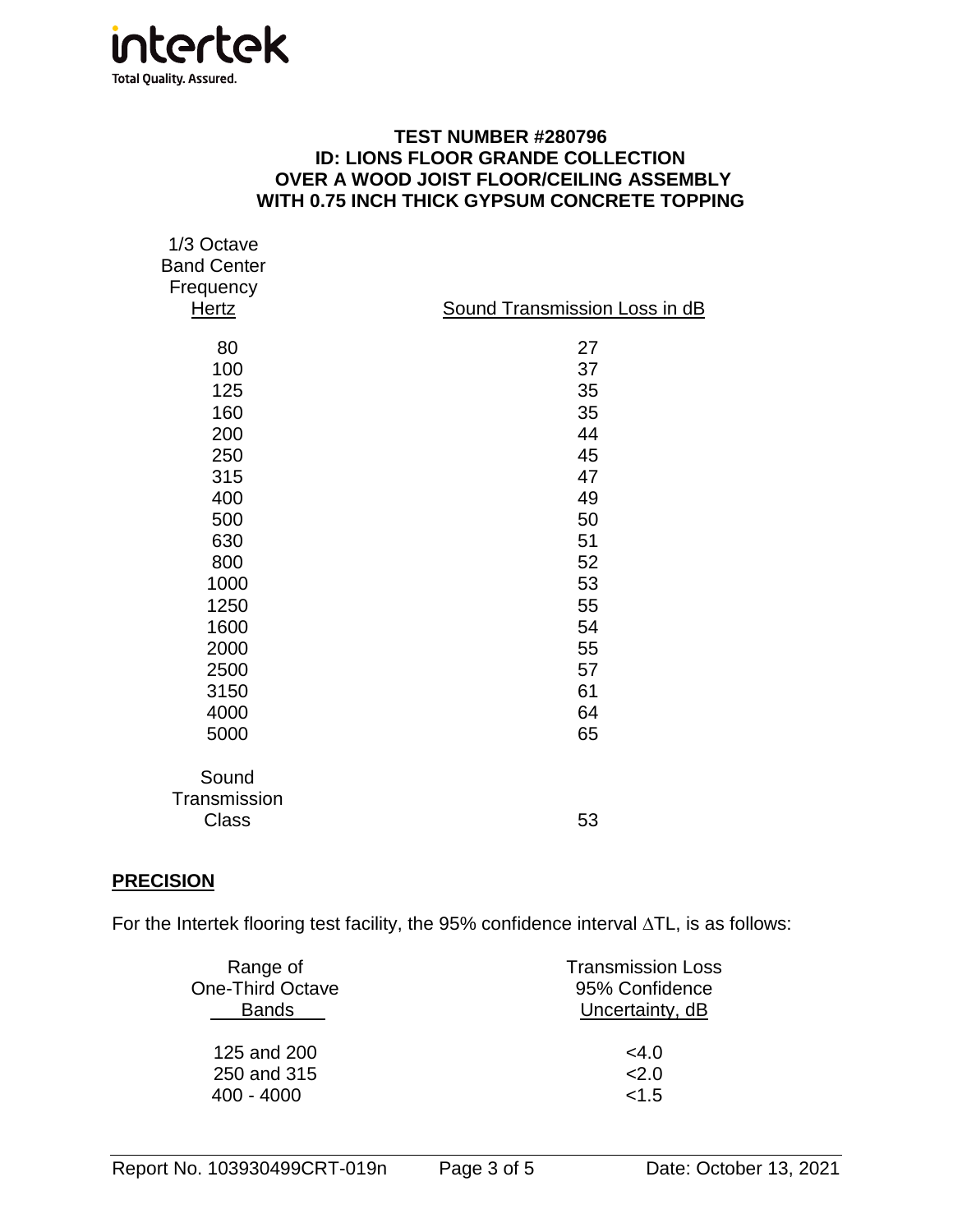

### **TEST NUMBER #280796 ID: LIONS FLOOR GRANDE COLLECTION OVER A WOOD JOIST FLOOR/CEILING ASSEMBLY WITH 0.75 INCH THICK GYPSUM CONCRETE TOPPING**

**Sound Transmission Loss**



**LIONS FLOOR**